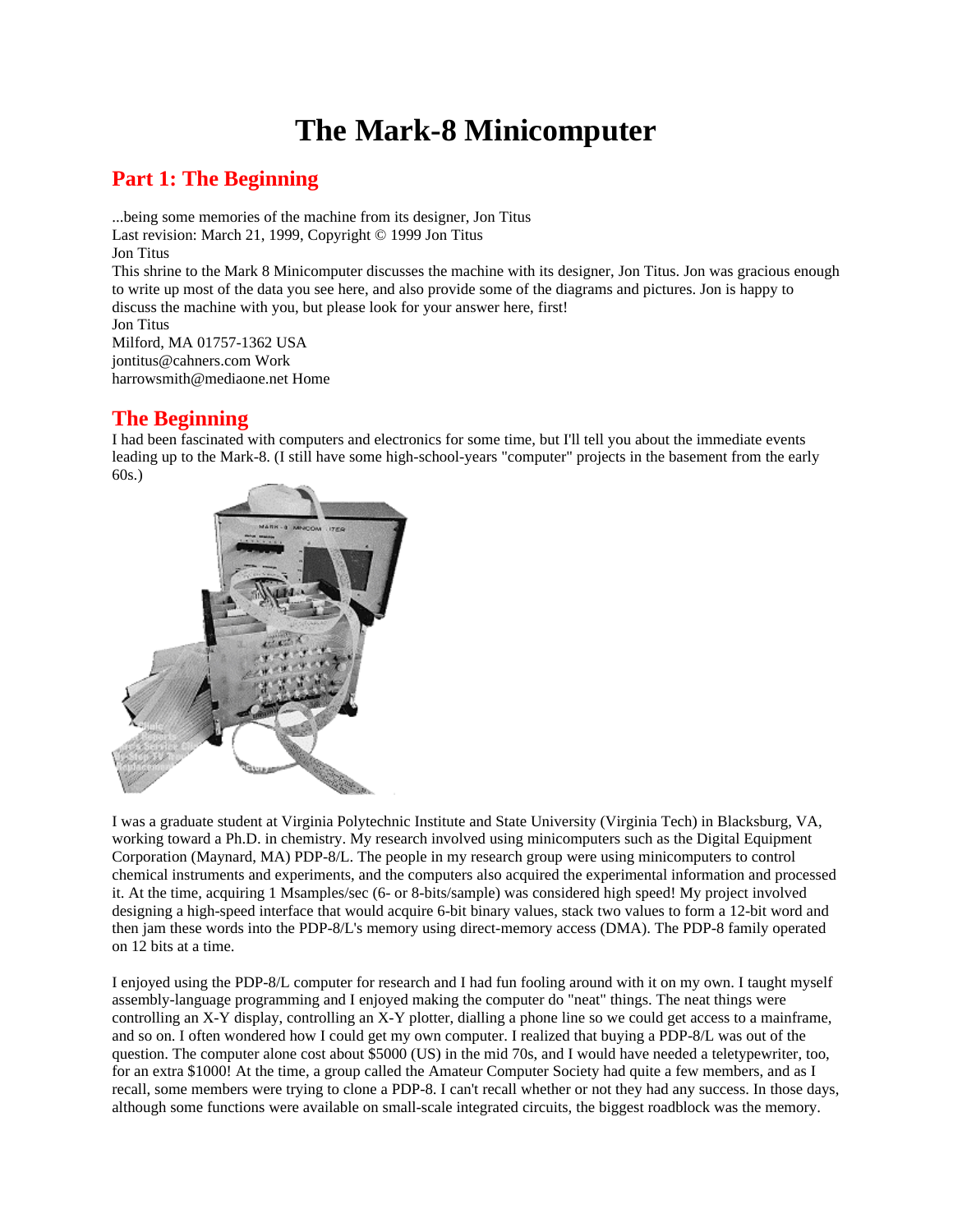The minicomputers of the time used core memory, which took quite a bit of external circuitry to properly drive the individual magnetic cores which actually stored information. Thus, memory was out of reach for almost all amateur computer enthusiasts, and so were computers themselves.

### **Intel**

In 1971, Intel introduced the 4004 microprocessor and some support chips for it. This 4-bit device seemed revolutionary, but with only four bits, it also seemed limited to calculator-type applications. I studied the 4004 architecture, the instruction set and the peripheral chips that provided I/O and memory functions. I quickly decided against using a 4004 CPU as the basis for my own computer. Intel's first 8-bit processor, the 8008 changed my mind. It provided a nice instruction set, an interrupt, a small internal stack, multiple internal registers, and it could address a whopping 16 kbytes of memory. To put this in context, a basic PDP-8/L minicomputer could directly address only 4 kwords. We were ecstatic when our basic PDP-8/L got an upgrade to 8 kwords, but the extra memory took up about the same space as the PDP-8/L computer itself.

Intel provided a nice databook for the 8008, and I devoured and lived with it for several months. While driving to Canada for a vacation in 1973, I resolved to adapt a demonstration circuit that Intel published in its book and use it as the basis of my own computer. I wrote to Intel and asked for some sample devices because the 8008 chips sold for \$125 each from distributors who carried the chips. (Not many distributors carried them, because they didn't know what sort of market there was for them.)

Although I used the basic Intel circuit, a made some modifications. The Intel circuit provided about 1 Kbyte of readwrite memory (Intel 2102 chips) and about 2 Kbytes of PROM (programmable read-only memory, in 1702 or 1702A devices, each of which held 256 bytes of data or instructions). I expected to add more memory, so I built in decoding for all 14 address bits. In effect, I could expand the memory up to the entire 16 Kbytes that the 8008 could directly address. At the time, that seemed like a tremendous amount of memory.

Because the PROMs sold for about \$35 each and I had no way to either program them or erase them, I decided that my computer--like a PDP-8/L minicomputer--would provide a set of front-panel controls and indicators. By using the switches I could load in short programs in binary using the switches. The programs I had in mind would be short "loaders" or "monitors" that would then let me use a keyboard or a display device, such as Don Lancaster's popular TV Typewriter, to display information.

#### **Success and Failure**

In retrospect, the front-panel design was the most innovative contribution I made. The design was simple and elegant, and it used programmable counters to temporarily store an address during front-panel use. The counters served double duty as latches during normal operation. The design relies on simple debounced momentary-action switches to increment the counters, load the counters from the switch register, and so on.

If you look at the front-panel circuit on later computers such as the Altair, you can see what a kludge the designer made of the circuitry. The Altair used the next-generation 8-bit chip, the 8080, which provided for much simpler control of the device. The front panel circuit, though, hardly takes advantage of the chip's capabilities and instead relies on all sorts of timing circuits to accomplish front-panel control. I don't mean to be mean about the Altair's design, but it was a bit of a kludge.

I also redesigned the clock circuit. Intel's design relied on four monostables to create a two-phase clock needed by the 8008. I used a crystal oscillator, figuring that I might have difficulty finding a dual-trace scope to use during prototyping and debugging. The monostable clock required a user to adjust four trimmer resistors to get the timing right. I built a breadboard version of the monostable clock and found that it didn't always start when power was applied. So, this experiment provided another reason to scrap the monostable clock circuit.

The biggest failing during the design was the input-port circuit. I simply took what Intel provided and duplicated it. I could have used an three-state or open-collector bus for input, but it didn't cross my mind to design the input ports this way. The Signetics chips used to multiplex the input data proved a bit difficult to find, so I suspect some people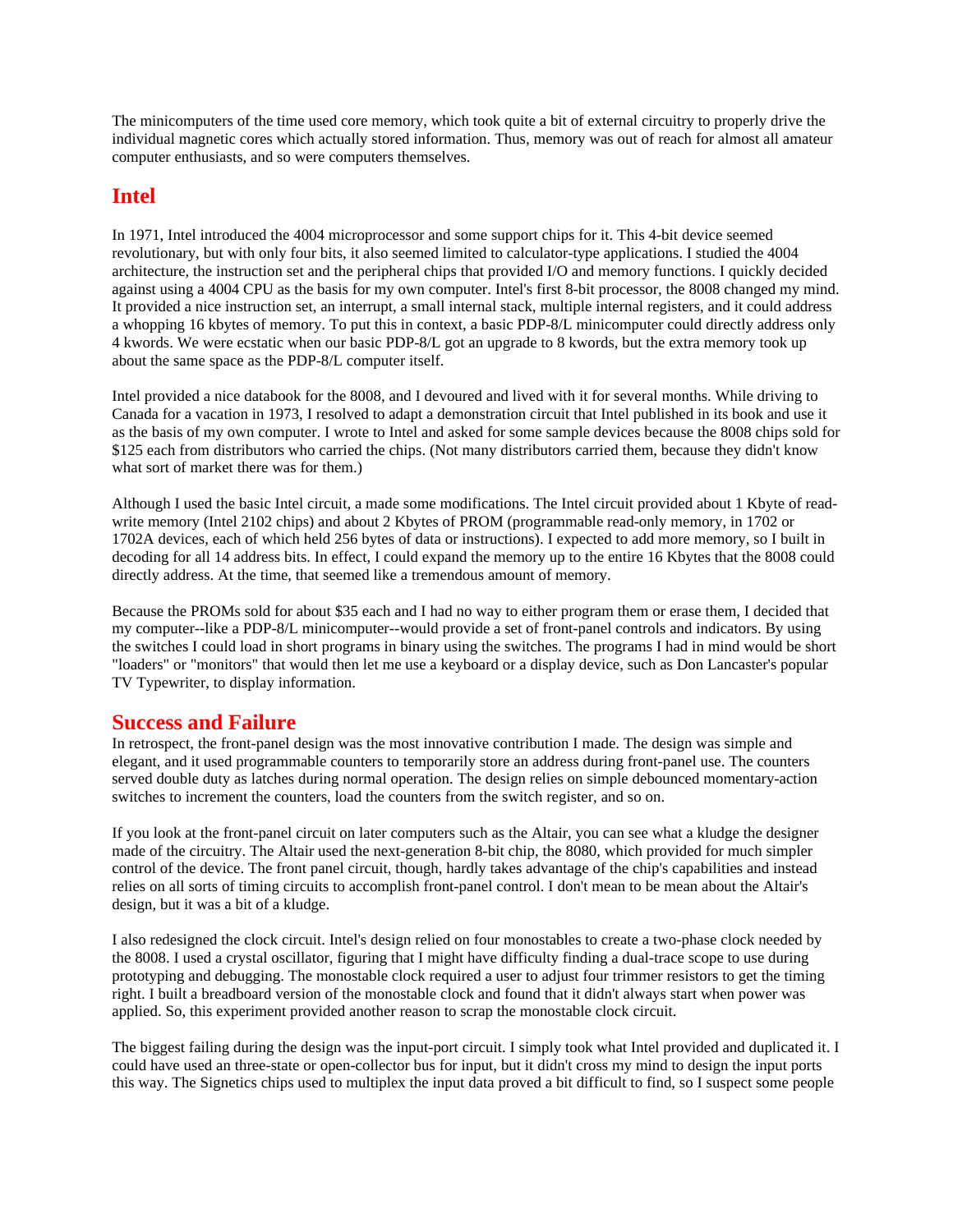who built a Mark-8 modified the input ports so they could have more of them and so they wouldn't use the Signetics chips.

### **Prototype**

My prototype of the entire computer was wired point to point using Veroboard. Experimenters from the 70s may remember Veroboard because many people favored it for experiments and projects. The board provided a grid of small holes on 1/10th-inch centers, which were just right for integrated circuits and other components that used, or could accommodate a 0.10-in. spacing between leads. One side of the Vero board contained narrow strips of copper that ran down the board from hole to hole in one long strip. If you wanted to break a run of the copper, you used a small hand tool which looked like a small countersink bit. The tool cut through the copper to isolate a specific run. The tool cut through only the copper and a bit of the underlying phenolic board material. The idea was to cut through the conductor, not all the way through the board.

I must have cut thousands of these "pits" in two large pieces of Veroboard. Luckily I caught on right away and used a drill bit in my Unimat (set up as a drill press) to cut the pits. The entire surface of both Veroboards were set up for 14-pin and 16-pin IC sockets. The exception was the 8008 chip, which required an 18-pin socket. Because IC sockets were expensive, I used Molex strips to create the sockets. The Molex strips provided individual, uninsulated IC socket pins in long strips on a roll. I cut the strips into 7-pin and 8-pin segments and soldered them in place to form inexpensive IC sockets. I figured that if the computer circuit didn't work, at least I could salvage the chips.

After making up the sockets, I plugged in all the chips except for the 8008. Having the chips in place helped me make the proper wiring connections. Without quick reference to what chips were where, I would have often lost my place.



The prototype allowed two contacts in the Veroboard per IC pin, so I had to carefully plan my wiring. With only two contact points, all the signals had to run in a daisy-chain fashion, from one IC to the next.

After I completed wiring the prototype, I tested the various sections of the computer circuitry to be sure that these subsections worked properly. Without exception, they operated as designed. After thoroughly testing these circuits I carefully plugged in one of the three 8008 chips that Intel had sent me and kept my fingers crossed. I plugged in the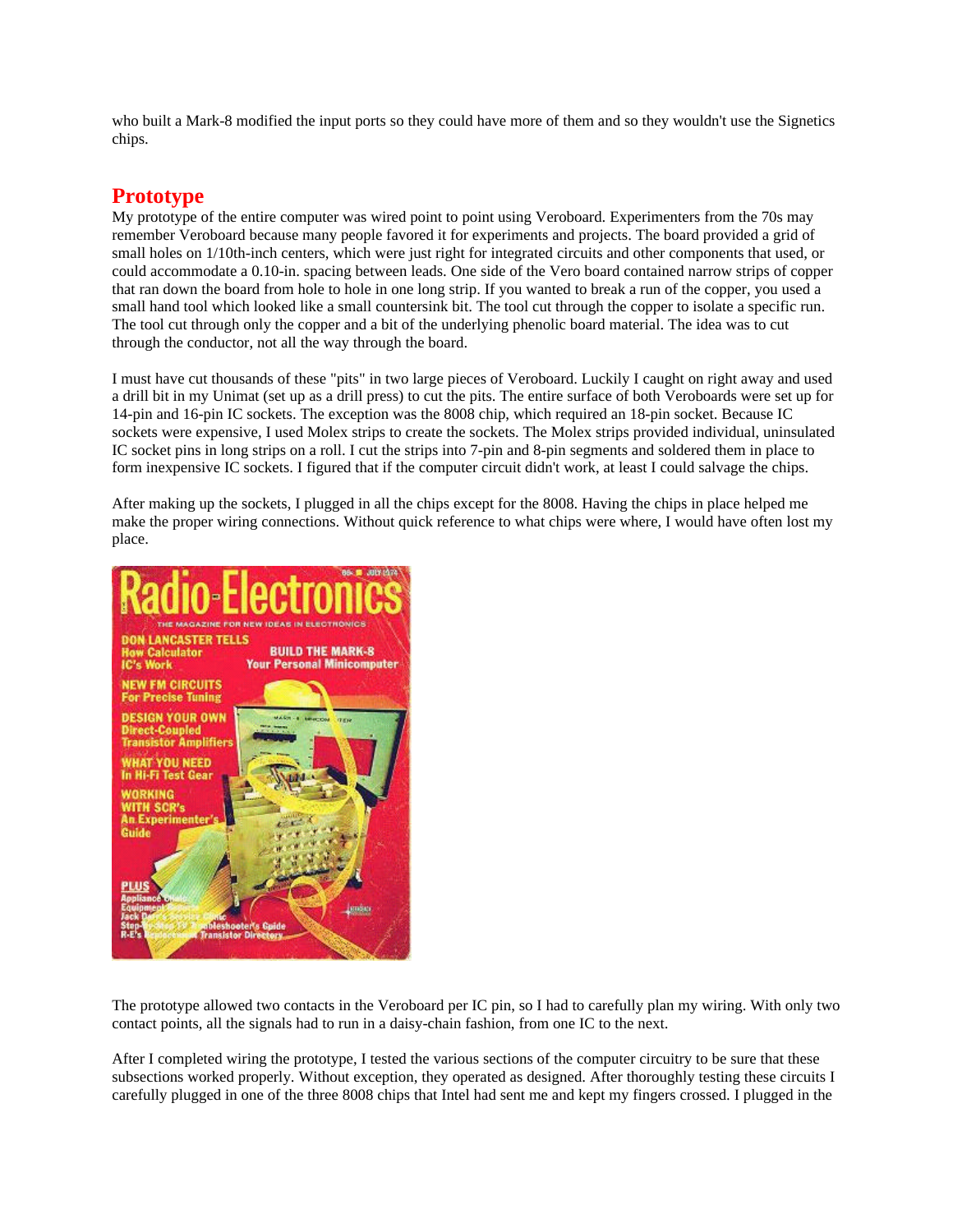power supply and the computer worked the first time. I couldn't believe it. I had built a lot of hobbyist circuits and kits, and almost nothing ever worked the first time. I was amazed that such a complex circuit worked. My first "programs" were simple ones that put the computer into some simple loops--jumping from one location to another, and back. I used the single-step function to make sure the operations were really running.

I did have one bent pin on an IC that causes a problem, but I quickly found the pin, which was rubbing against an adjacent pin and causing a short. The prototype was up and running about 2:30 in the morning and it was all I could do to contain my enthusiasm. I didn't sleep a wink the rest of the night. I thought about waking my wife, but decided against it. She had no interest in computers and would have had no interest in the fact that I had built a working computer.

Finally I had my own computer. The point-to-point wiring was neat, but the integrated circuits were so close together that it was difficult to use the computer for more than testing the basic design. That prototype contained three banks of 256-byte memory, so it let me experiment with less than a kbyte of memory.

Radio Electronics

After thoroughly testing the prototype, I talked with Larry Steckler at Radio-Electronics magazine about publishing information about the Mark-8 (it now had a name) as a construction project. I also approached Popular-Electronics magazine, but they showed no interest. Larry was a bit skeptical, so I designed circuit boards, got prototype boards, made a few modifications, and put the boards in a ready-made metal box to give it a professional look. Larry visited Blacksburg one day in late winter or early spring in 1974 to see that the computer actually worked. We had it set up with Don Lancaster's TV Typewriter, a keyboard, a digital-to-analog converter (DAC), and an oscilloscope. The DAC operated based on simple commands from the keyboard and it would change the shape of the waveform on the oscilloscope accordingly. I think my brother Chris and I had set up the DAC to produce a triangle wave, sawtooth waves, and a square wave. Generating a sine wave was a bit beyond our capabilities. We didn't want to load in by hand a sine look-up table, nor did we want to write a sine-calculator algorithm in assembly language for the 8008.

Based on his experience with us in Blacksburg, Larry agreed to publish the Mark-8 article, so I set to work writing it and I also wrote some extra experiments that R-E published in a separate booklet. The experiments covered how to use the computer with various I/O devices so that the builders--if there ever were any--could see how they could use the computer to do useful things.

I had to scavenge the prototype to obtain the switches and integrated circuits for the final version, so the hand-wired boards eventually went into the trash. People have asked why I didn't save them. Remember, I was a graduate student who was earning very little money at the time.

In the spring of 1974 I lugged the computer, including the external power supply to New York City so that R-E could have a photographer take several shots for the cover. I'm not sure of the exact dates, but it was just before the weekend in '74 when Virginia Tech's basketball team won the National Invitational Tournament.

### **Why Octal?**

That's an interesting question, and one I hear every once in a while. First, the PDP-8 minicomputers broke down instructions into four 3-bit words, using an octal digit to represent each 3-bit group. The minicomputer had eight basic types of instructions, so the octal system served well to represent codes and addresses.

Second, although you can use almost any system you want to represent binary codes, why remember 16 codes in hexadecimal (0-9 and A-F) when the digits 0 through 7 work just as well.

Finally, the instructions for the 8008 microprocessor chip broke down nicely into 2- and 3-bit groups; XXYYYZZZ. Here's an example that shows the beauty of using octal notation with the 8008. The processor has seven generalpurpose registers, A, B, C, D, H, and L. A served as the accumulator. Registers H and L operated as general-purpose registers, but they also served as memory-pointer registers, thus the L, for the low-order eight bits, and H for the high-order address bits. These registers were coded in binary as follow:

- A 000
- B 001
- C 010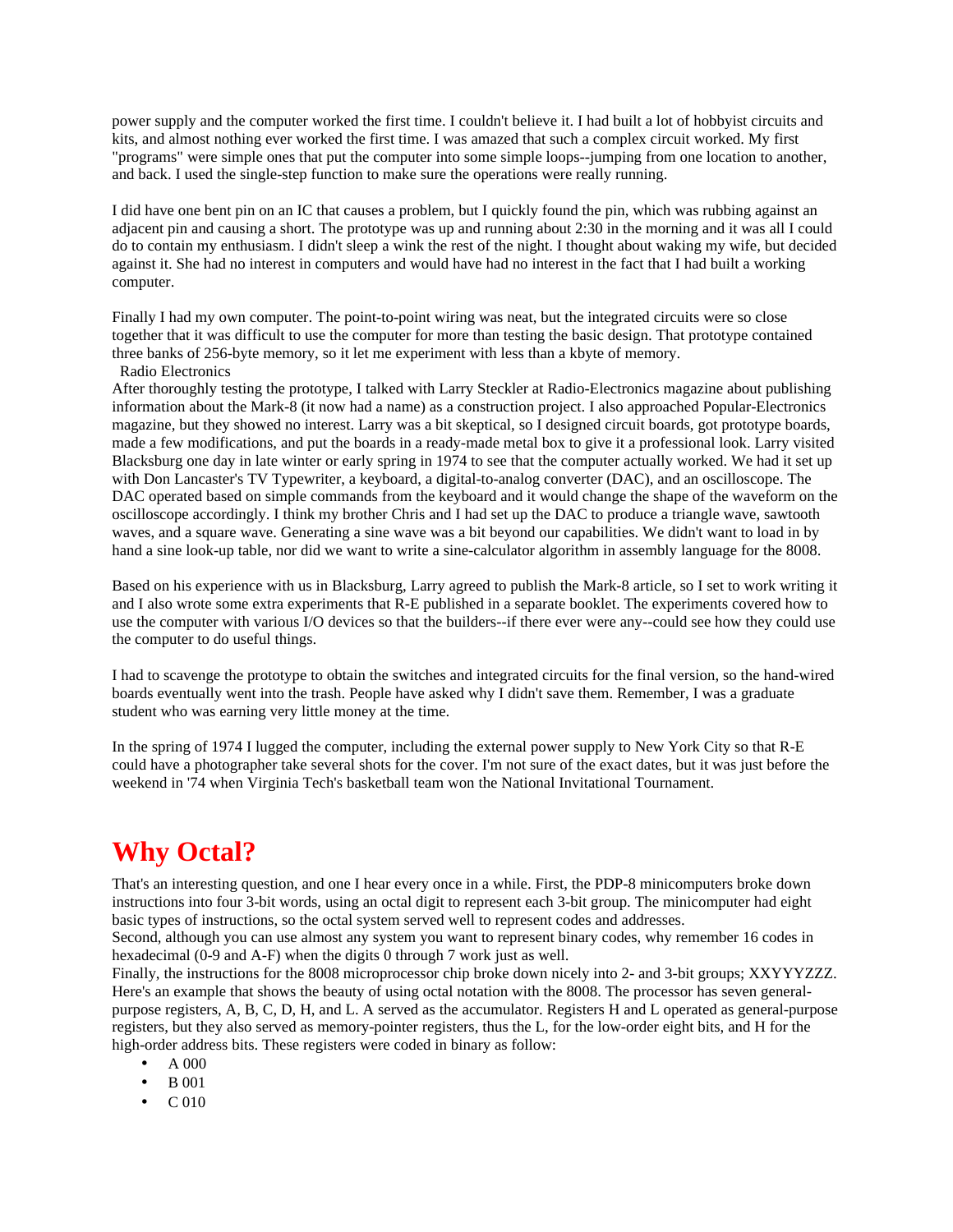- D 011
- E 100
- H 101
- L 110

Note that at this point there's no register associated with code 111.

In the 8008, there's an instruction that lets you move the contents of any register to any other register. It's coded in binary as:

1 1 D D D S S S

The three D bits represent the destination register for the data, and the three S bits represent the source register that holds the byte you want to move. So, to move a byte from the C register to the E register, you need an op code of: 1 1 1 0 0 0 1 0

If you break this into octal groups you get: 11 100 010

or 342

.

. If you want to reverse the order of the transfer, the bits look like this: 1 1 0 1 0 1 0 0 or 11 010 100 which in octal comes to: 324

You can see how you simply reverse the digits in the octal number to reverse the flow of information. After a short while, a programmer understands that the 300-series instructions are all used to move information to and from registers.

Compare these two movements, register C to register E, and then the reverse, as noted in hexadecimal: E2 and D4 No pattern there!

Most of the other 8008 instructions broke down nicely into octal groups. It became easy to "converse" in octal codes and to quickly look at a listing of octal codes and immediately see what the instructions were supposed to do. Interestingly, Intel continued with a similar format in the 8080 family, slthough the op codes changed and there were more of them. In 1976, we made up some nice cardboard slide rules that listed the codes for the 8080 and 8085 microprocessors. By sliding the cardboard insert you could quickly come up with the proper op code for any operation. We produced the cards in both octal and hexadecimal versions. In the 8080, the various conditional-jump instructions in octal are 3X2, where X varies from 0 to 7. The octal codes are easy to remember. In hexadecimal, the same codes are: C2, CA, D2, DA, E2, EA, F2, and FA. They don't exactly show an easy-to remember pattern. I guess the computer scientists at Intel got hold of the 8008 and 8080 op codes and decided to force them into hexadecimal notation. One of the early Intel manuals used decimal coding, of all things, but the company quickly switched to hex. Too bad for the users. My colleagues and I stuck with octal for as long as we programmed with Intel and Zilog processors. And we taught using it, too. As far as I can remember, the students caught on quickly and were remembering op codes in no time. I can still remember octal op codes for the 8080 and when I fool around with assembly-language programming for the 8085 or Z-80, I automatically revert to octal. It's a snap.

### **Early Reactions**

Well, the computer caused quite a stir in the hobbyist-experimenter circles. Remember that at that time there were no--or almost no--hobbyists who had their own computer. Here comes one that they can build for about \$350. Experimenters aren't sure what to do with the Mark-8 at first, but lots of people want one. Keep in mind that 4 function 8-digit calculators cost about \$100, and the first scientific calculator, the Hewlett Packard HP-35 costs \$325 to \$350.

I liken this to inventing the egg beater when no one knows you can eat eggs, or that eggs are good to eat. It can take years of missionary work to convince people to eat eggs and then the egg beater catches on. The Mark-8 came along at just the right time.

Several "user groups" started in the US, and one published the Mark-8 Newsletter, later changed to the Micro-8 Newsletter. One of the founders, John Craig, went on to become the first editor of InfoWorld. My copies of the Mark-8 Newsletter went to the Smithsonian years ago.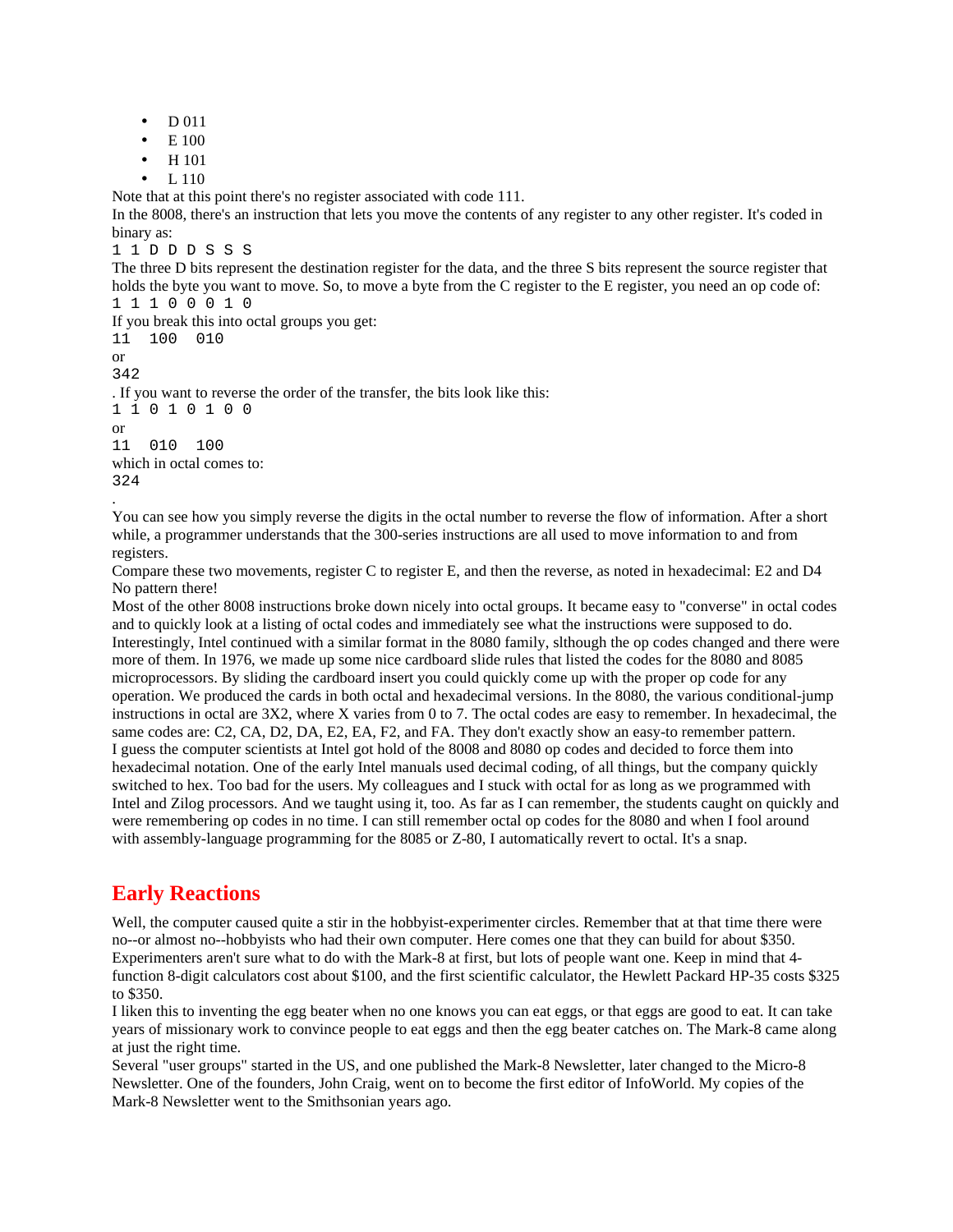I can't recall any specific reviews of the Mark-8, because after all it was not a kit, but a collection of circuit-board layouts and information on what to do with them. Radio-Electronics magazine sold several thousand of the \$5 supplemental booklets that they offered for sale in the magazine article. I had contracted with a circuit-board company (Techniques) in New Jersey to sell sets of circuit boards for about \$50. As best I can recall, they sold a couple of hundred sets of boards. I got a royalty of the booklets and on the circuit boards, and I got paid several hundred dollars for the magazine article. The extra money was nice--I bought an IBM Correcting Selectric typewriter with some of the money. We didn't have word processors yet!

We didn't have email either, but I corresponded and talked with many people who needed a bit of help, or who had ideas for projects, improvements, and so on. One of the nice things about the Mark-8 was its robust electronic design. The computer worked flawlessly every time. It never received any criticism for a flawed design, circuit problems, and so on. Other later computers, in particular the MITS Altair (and the S-100 bus), had a reputation for severe electrical and electronic problems. I know of several people who never got their Altairs to run properly. Anyone who knows the details of the S-100 bus can tell you what a mess it was. I have never since seem a poorer bus design. I never received one complaint that the Mark-8 wouldn't run.

By the way, a mail-order electronics-parts company in Texas offered a kit of the hard-to-get components. I never received any royalty from them, but I didn't expect to. Anyone could put together a bag of parts and sell it, as far as I was concerned.

#### **Plans For Improvement**

I had no plans to improve it. I just wanted to show people that they could build their own computer. It was an educational project as far as I was concerned. After R-E published the design, I figured it was up to others to improve it, add to it, modify it, and so on.

One fellow in Syracuse, NY (Maury Goldberg?) asked me to send him the printed-circuit tape ups. Those are the layouts that eventually get photographed and reduced to form the basis of the copper traces on the printed-circuit board. He wanted to add edge connector "fingers" to the bottom of the boards so that people could plug them into a real bus. He was going to lay out a simple bus, too.

The original boards got connected by wires threaded from board to board along one edge. Soldering in the boards made it difficult to make modifications. But the board-to-board wiring proved very reliable and it was a lot cheaper that using gold-plated fingers on the cards and edge connectors on a bus. The Mark-8, after all, was a low-budget approach to getting your own computer.

Maury modified the tape ups to add the fingers, but for whatever reason, he never actually made any boards, nor did he devise the required bus. Later he returned the tape ups to me, but over time they deteriorated and I threw them out.

### **I'm Rich!**

One thing you didn't ask that others often do is, "Why didn't you get rich?" First, there was no market for small computers, so no one was going to sell a lot of them.

Second, I did get rich, but not in terms of money. I'm rich because I enjoyed helping people start using small computers and I made them aware that they could get their hands in them and get the computers to do interesting things.

I'm rich because I met and talked with a lot of interesting people.

I'm rich because the Mark-8 helped launch me into a new career of developing educational hardware and software, technical writing, teaching, and editing. Overall life has been a lot of fun. Every once in a while I run into someone who remembers some of the early work my colleagues and I did the area of educating them about digital electronics and computers. Hearing them say that we helped them get started in a rewarding career makes me feel really good. I wrote this in one sitting and spent little time editing it or polishing it. By the way, I'm not an electrical engineer. My college degrees are all in chemistry, but I have always been involved with electronics in some way. People are welcome to drop me a note. I can't guarantee a reply, but will try. Cheers,

Jon Titus Milford, MA 01757-1362 USA jontitus@cahners.com Work harrowsmith@mediaone.net Home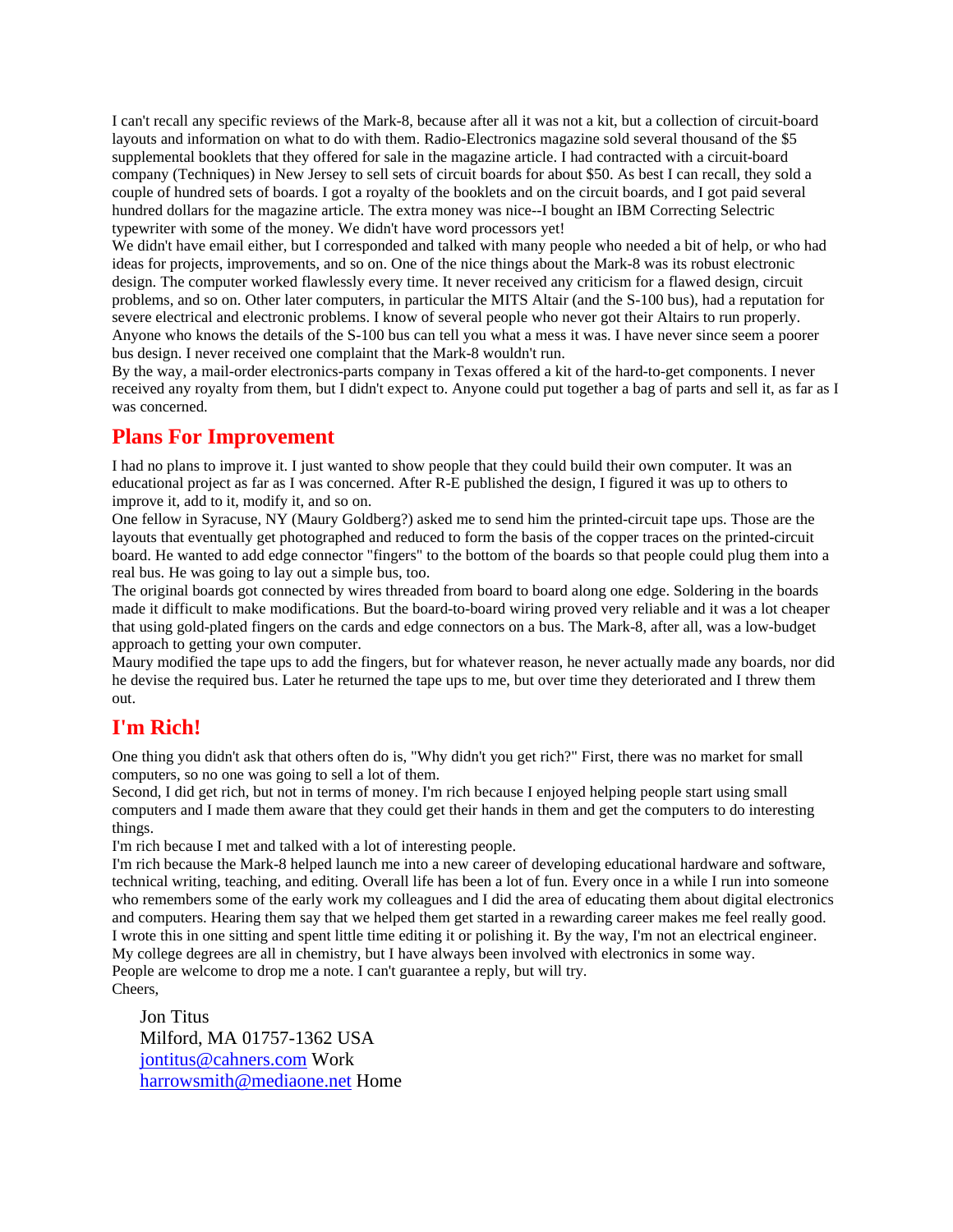# **Q & A**

### **Part 4: Jon answers some Questions!**

**Last revision: April 5th, 1999, Copyright © 1999 Jon Titus**

Most of the questions here were asked of Jon by Doug Salot. Some answers refer to Doug's fine website Blinkenlights.

### **How did you come up with the Mark-8 name? Was it in homage to the Harvard Mark I and its descendants?**

I came up with the name on the spur of the moment. I was putting the decals on the front panel and realized that the computer should have a name. Up until then (late 1973) it existed just as the "8008 computer," and it had no formal name. Perhaps the "Mark" came from my experience in the military, or I may have simply picked it out of the blue. The "8" related to the number of bits the computer used.

### **What was the first software written for the Mark-8?**

The absolute first software was a simple jump test, that if I recall correctly, went something like this (in octal):

| Address | Instruction                                            | Mnemonic |
|---------|--------------------------------------------------------|----------|
| 000 000 | 104                                                    | JMP      |
| 000 001 | 000                                                    | 000      |
| 000 002 | 000                                                    | 000      |
|         | This simply caused the computer to go into a three ste |          |

pendless loop, which I did the first time I tried it. As I recall, the second test also used a JMP instruction and it went something like this:

| Address |     | Instruction | Mnemonic |                   |                      |
|---------|-----|-------------|----------|-------------------|----------------------|
| 000 000 |     | 104         | JMP      | /Jump to          |                      |
| 000 001 |     | 100         | 100      | this low address  |                      |
| 000 002 |     | 000         | 000      |                   | /and this hi address |
| 000 100 |     | 104         | JMP      | /Jump to          |                      |
| 000     | 101 | 000         | 000      | /starting address |                      |
| 000     | 102 | 000         | 000      |                   |                      |

Then I recall running a simple test that incremented a register in the 8008 and put out the binary bit pattern to an output port. I purposely placed an output port right at the front panel both for diagnostic use and for general-purpose output of binary information.

The LEDs in the prototype were tiny--about the size of a pencil point. I think they were MV-10s or something similar from Monsanto. They were very difficult to see, so I turned out the lights on my workbench and used the single-step controls on the prototype to step through the instructions, one at a time. Doing so confirmed that the computer worked properly.

### **What was the most interesting software written for the Mark-8?**

That's difficult to say. My brother, Chris, and I programmed some interesting math routines that produced very pretty shapes on an X-Y display. We used two digital-to-analog converters to drive the plotter.

### **Any third-party hardware?**

None that I can recall, although I did start work on a punched paper-tape reader, which I got to a prototype stage, but then abandoned as too complicated and too expensive.

### **Were the front panel and box plans included in the plans that Radio-Electronics magazine sold for \$5? Or was the project just the boards?**

The project was just for the boards. I thought that most people would build their own cases to suit their needs. The original Mark-8 metal box was one I had purchased for another project that never got built. I made the cut out for the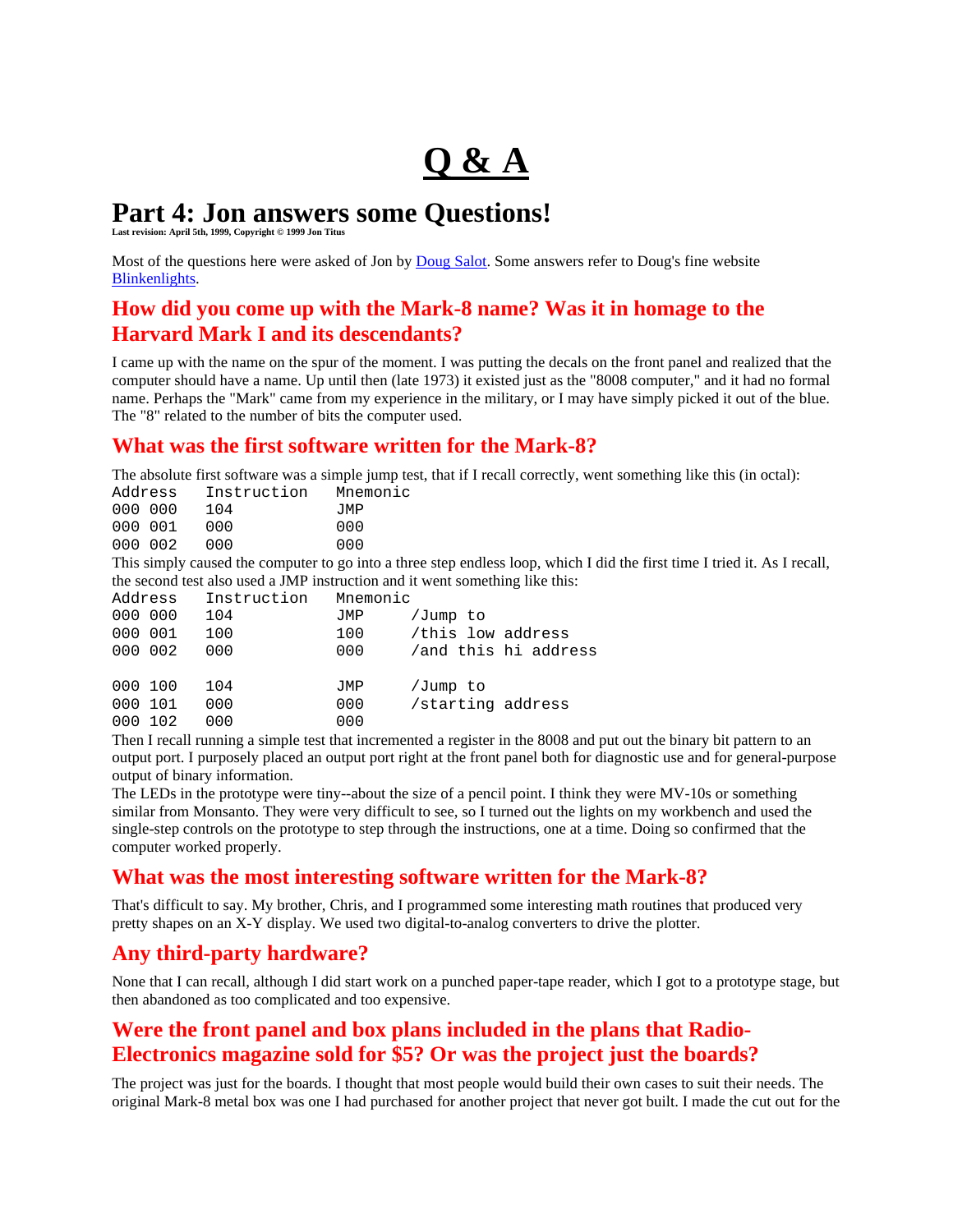LED displays and found a piece of clear plexiglass that would fit into the space. I used transparent red glass dye, which came as a liquid to color the plastic. I placed a "dam" of masking tape around the edges and then poured the dye onto the plastic and let it level itself and then dry. It made a nice dark red filter for the larger LEDs used in the final version of the Mark-8.

### **Hal Chamberland (Chamerblain?) estimated the number of Mark-8 computers as around 1000 in 1975. Does that number sound right to you?**

It sounds high. Of the top of my head I'd say several hundred sets of boards were sold. I found my old tax forms and looked at the royalty amounts I received from Radio-Electronics and from Techniques, the company that produced the printed-circuit boards. It looks like Radio-Electronics sold about 7500 of the \$5 booklets, which is far more that I would have remembered. About 400 sets of boards were sold.

### **Are you familiar with the work of Nat Wadsworth, who built a commercial 8008-based micro in 1973 and marketed it from his company, Scelbi?**

I was familiar with Nat's published work. He produced some interesting books about programming the 8008. I got a lot out of those books. I think my original copies went to the Smithsonian with a lot of other computer publications. I didn't know about the Scelbi computer until right about the time that the Mark-8 came out. I recall seeing some small ads for the computer, but I never saw one of the actual computers and I don't know anyone who had one, though.

Another small "computer" came out at about the same time. I think it was called the Kenbak-1. It used one of the Texas Instruments arithmetic-logic unit (ALU) integrated circuits (SN74181?) to perform rudimentary processing operations. The computer stored a few instructions, which users set by pressing buttons on the front panel. I investigated the possibility of using Kenbak computers in a course taught at Virginia Polytechnic Institute (Blacksburg, VA). My colleagues and I decided that the Kenbak was interesting, but we couldn't use it as a real computer. Also, as I recall, the Kenbak had no provisions for any form of digital I/O, which we needed. Intel produced a number of small "computers" at about this time, too, although they required a teletypewriter for I/O. The first one was a SIM-4 board that included a 4004 4-bit processor. Then Intel produced a SIM-8 board for the 8008 processor. They also sold a PROM-programmer board as a companion for it, but the set, including a nice blue box that provided connectors and some lights, sold for over \$1000. I still have a set of those boards and one of the boxes, although I can't recall the model number of the box. I know that it required external power supplies. And it required on-board PROMs that contained a monitor program that controlled the teletypewriter. Very basic. The lights and switches weren't used to load program steps into the computer. I think they could generate an interrupt or jam an instruction into the CPU.

I used the basic SIM-8 circuit as the basis for the Mark-8, but with many modifications so that the computer could accomodate a real front panel that would give users access to the memory and let them control the computer.

### **Were you familiar with any of the earlier hobbyist groups, such as the ACS, organized around machines like the PDP-8?**

Yes, and I was a member of the ACS for several years. I've covered some of this history elsewhere, so I won't get repetitious here. I did use PDP-8/L minicomputers in my reserch work at Virginia Tech, so I had a natural interest in the possibility of duplicating a PDP-8/L for my own use. The catch always seemed to be getting core memory. Many companies sold arrays of core planes, but few came with electronics, so they were difficult to control. Those few that came with electronics usually had only part of the electronics--the drivers, and not the control electronics. I spent quite a bit of time investigating core memory, but never got further than driving and sensing a single core--one bit!

I don't know if any ACS members ever did get a PDP-8 "clone" working.

### **I don't suppose you were influenced at all by the work of Edmund Berkeley were you?**

No. I just looked him up on your web site (Blinkenlights) and found some interesting facts about him, but prior to that I had not heard of him. I am pretty much self taught in electronics. I got my start in "computers" by teaching myself about Boolean logic and numbering systems in high school. I built a 4-bit binary adder from my own design and I still have it in the basement. I also have a punched-card reader I built. It took 3-inch X 5-inch punched cards